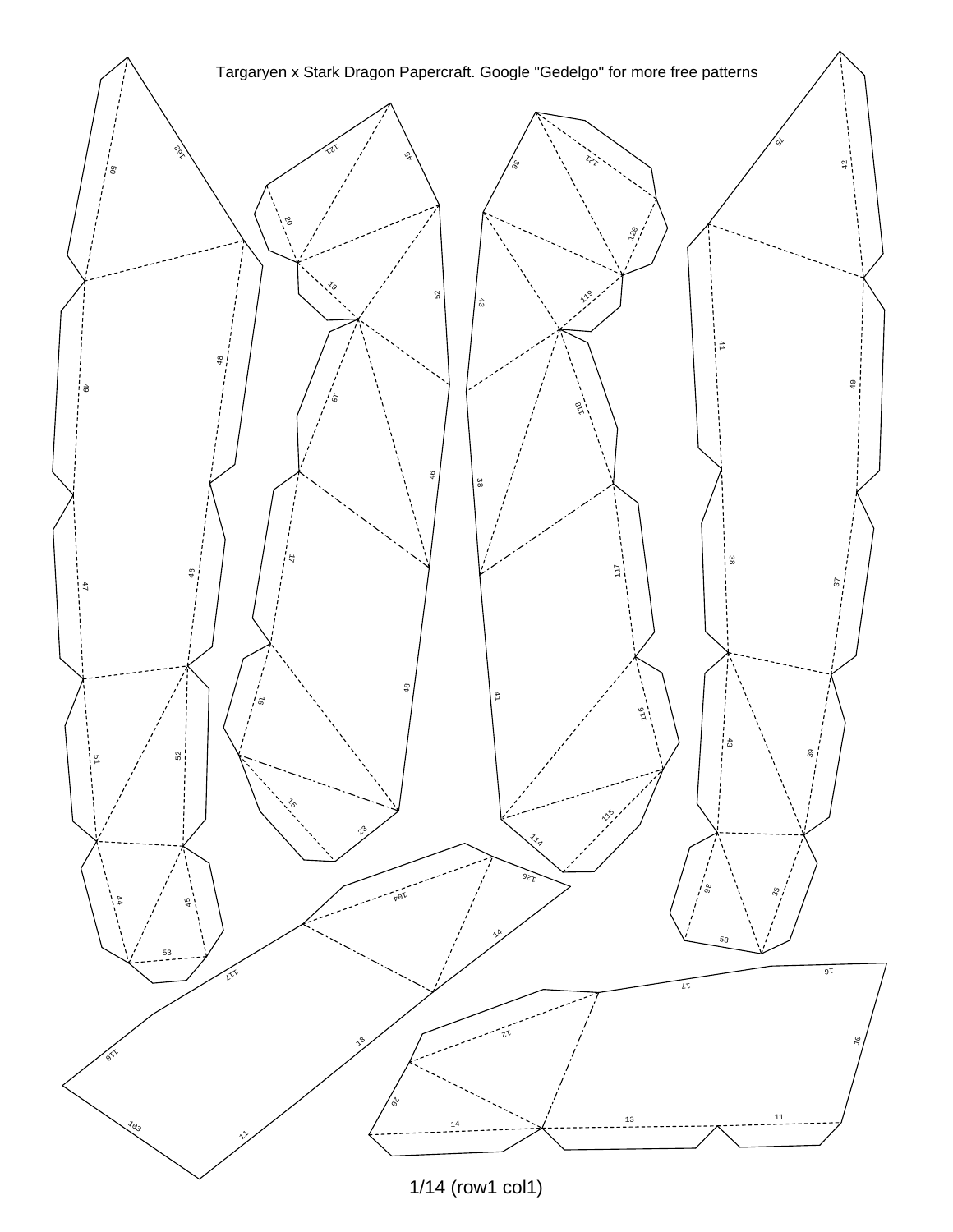

2/14 (row1 col2)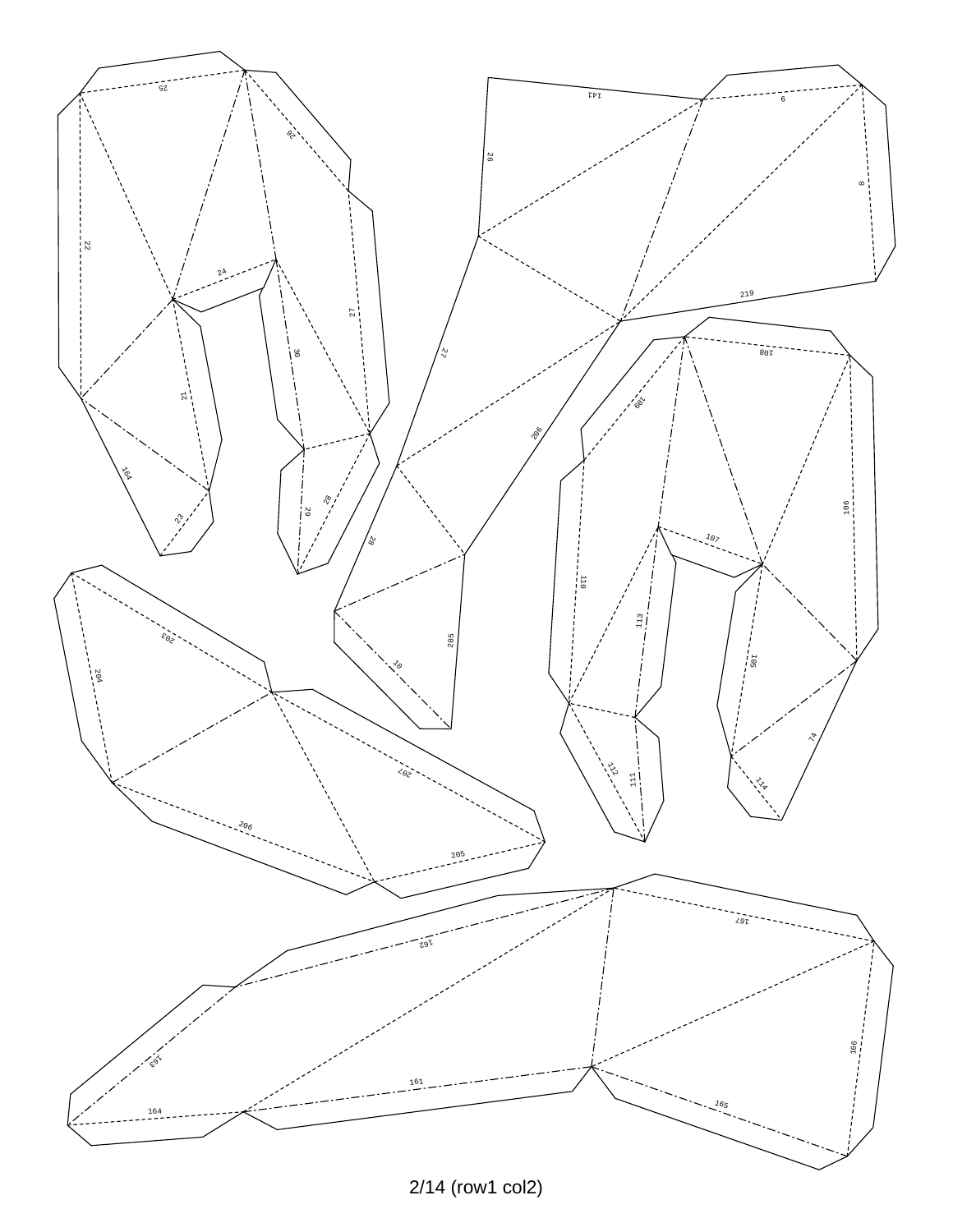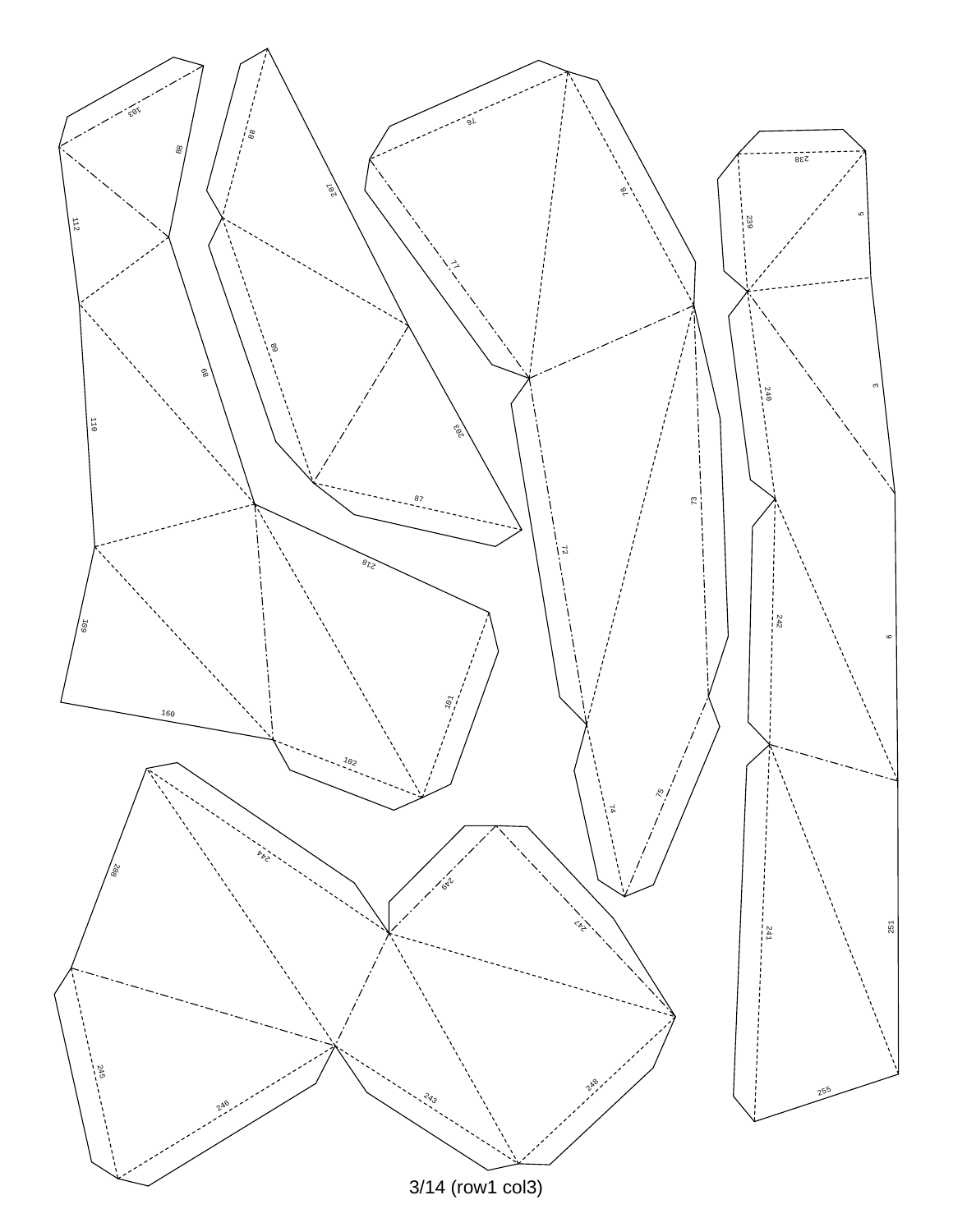![](_page_3_Figure_0.jpeg)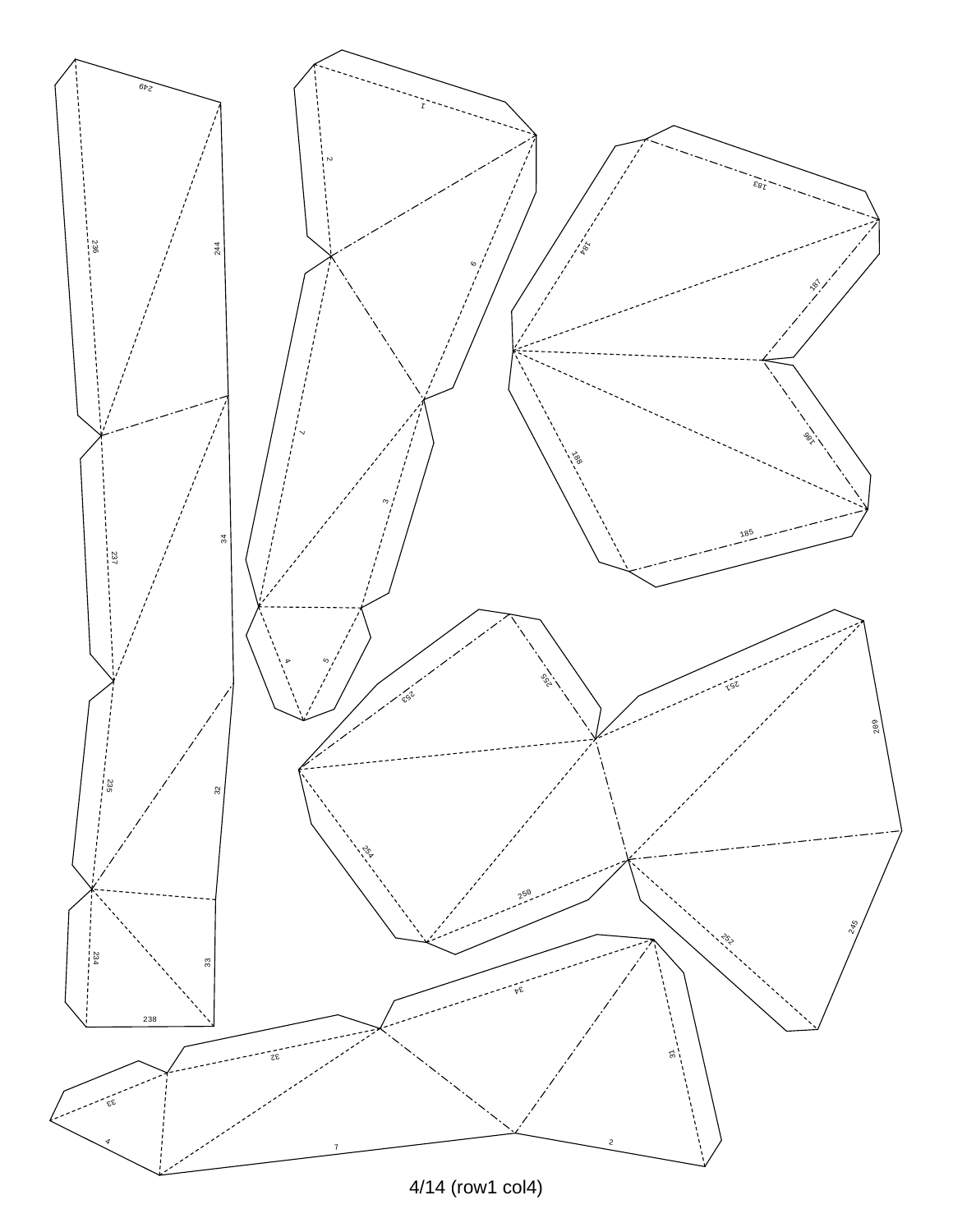![](_page_4_Figure_0.jpeg)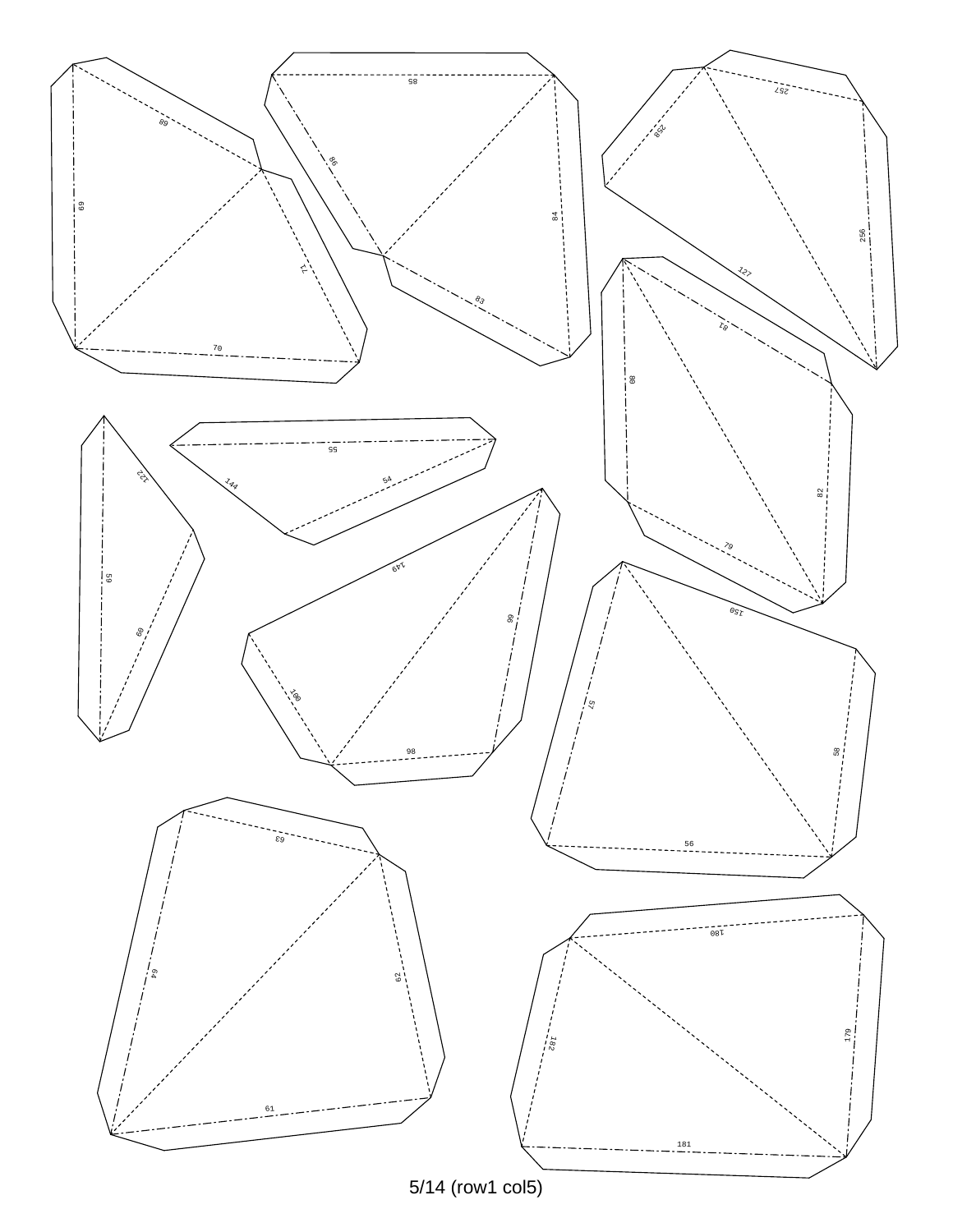![](_page_5_Figure_0.jpeg)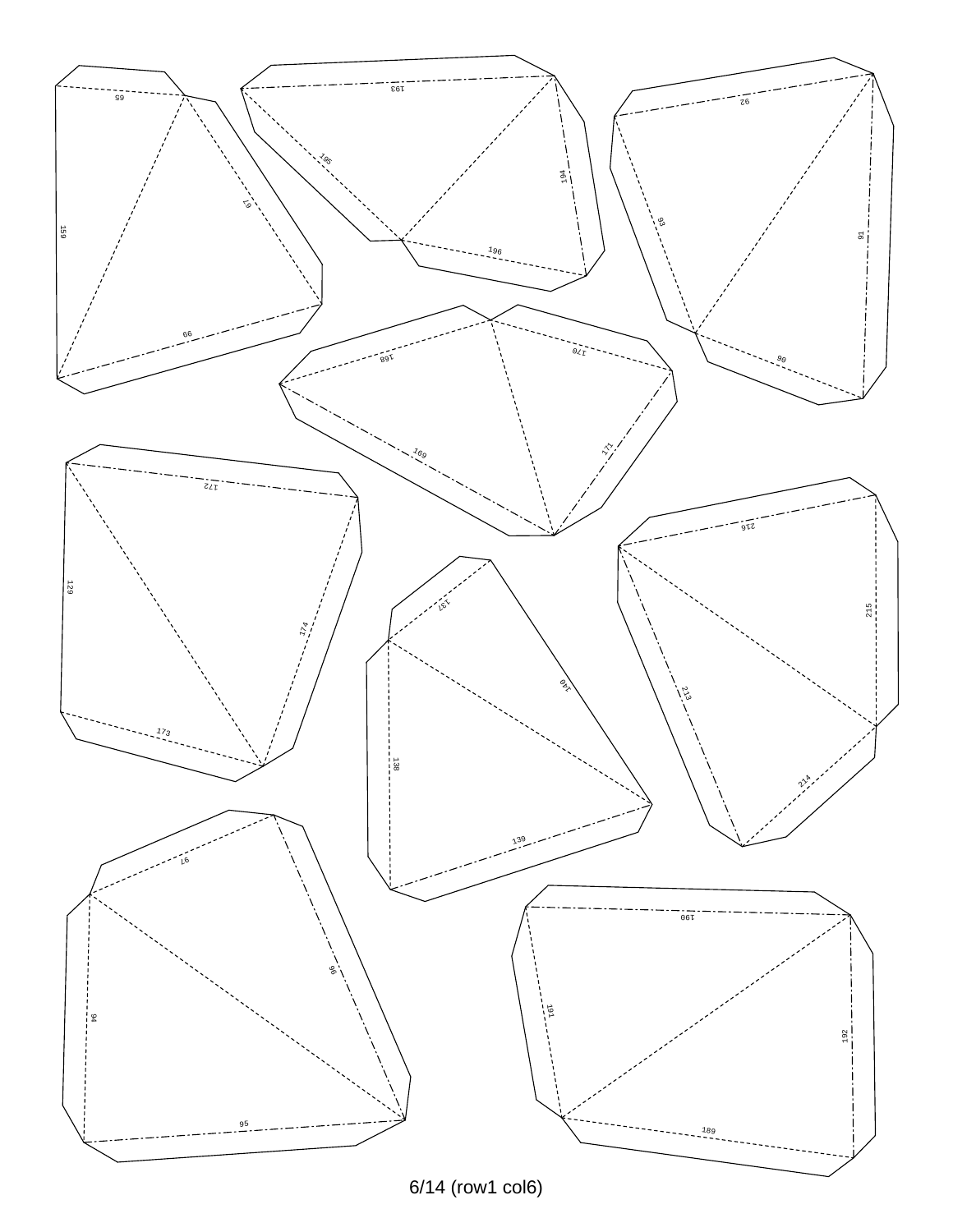![](_page_6_Figure_0.jpeg)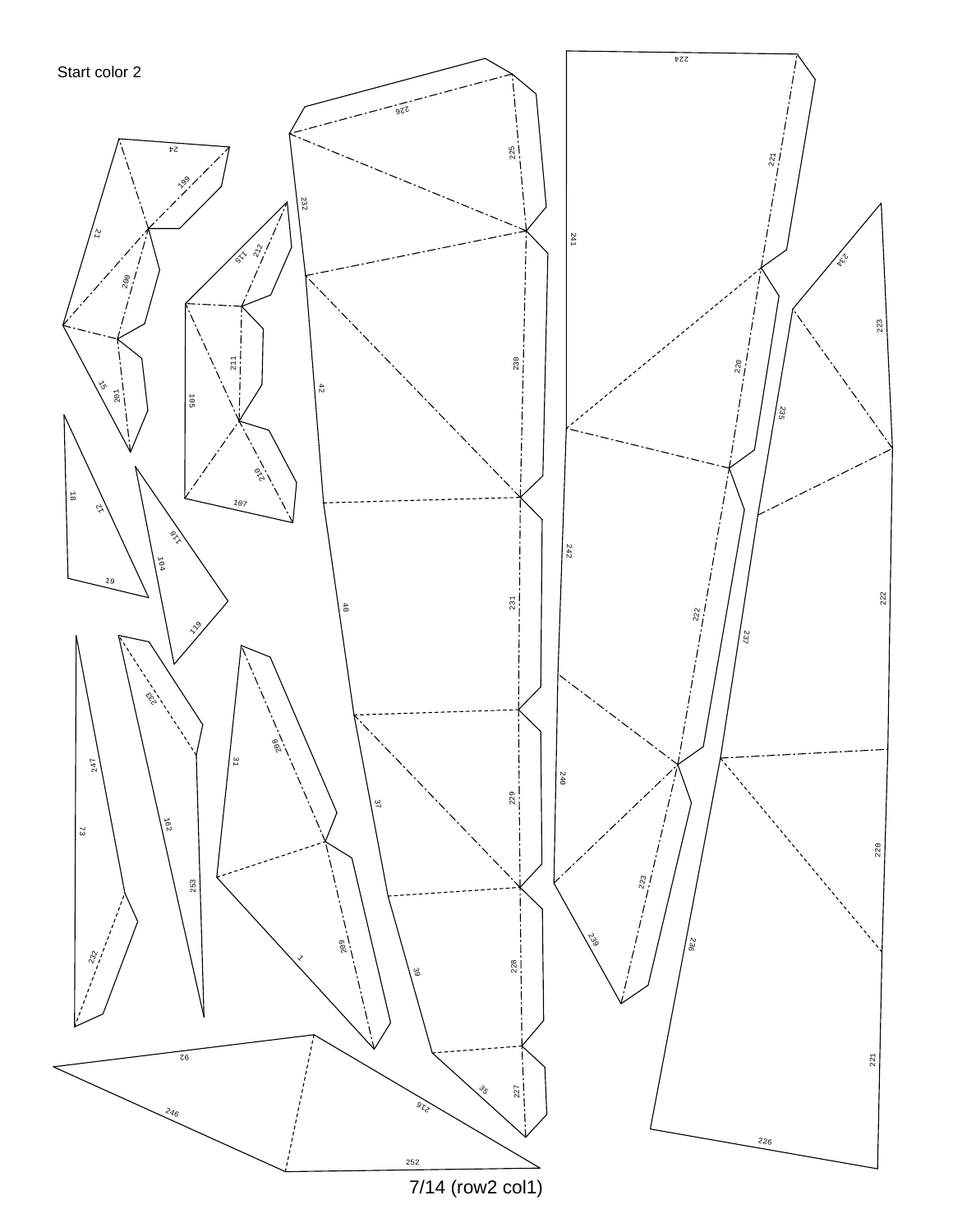![](_page_7_Figure_0.jpeg)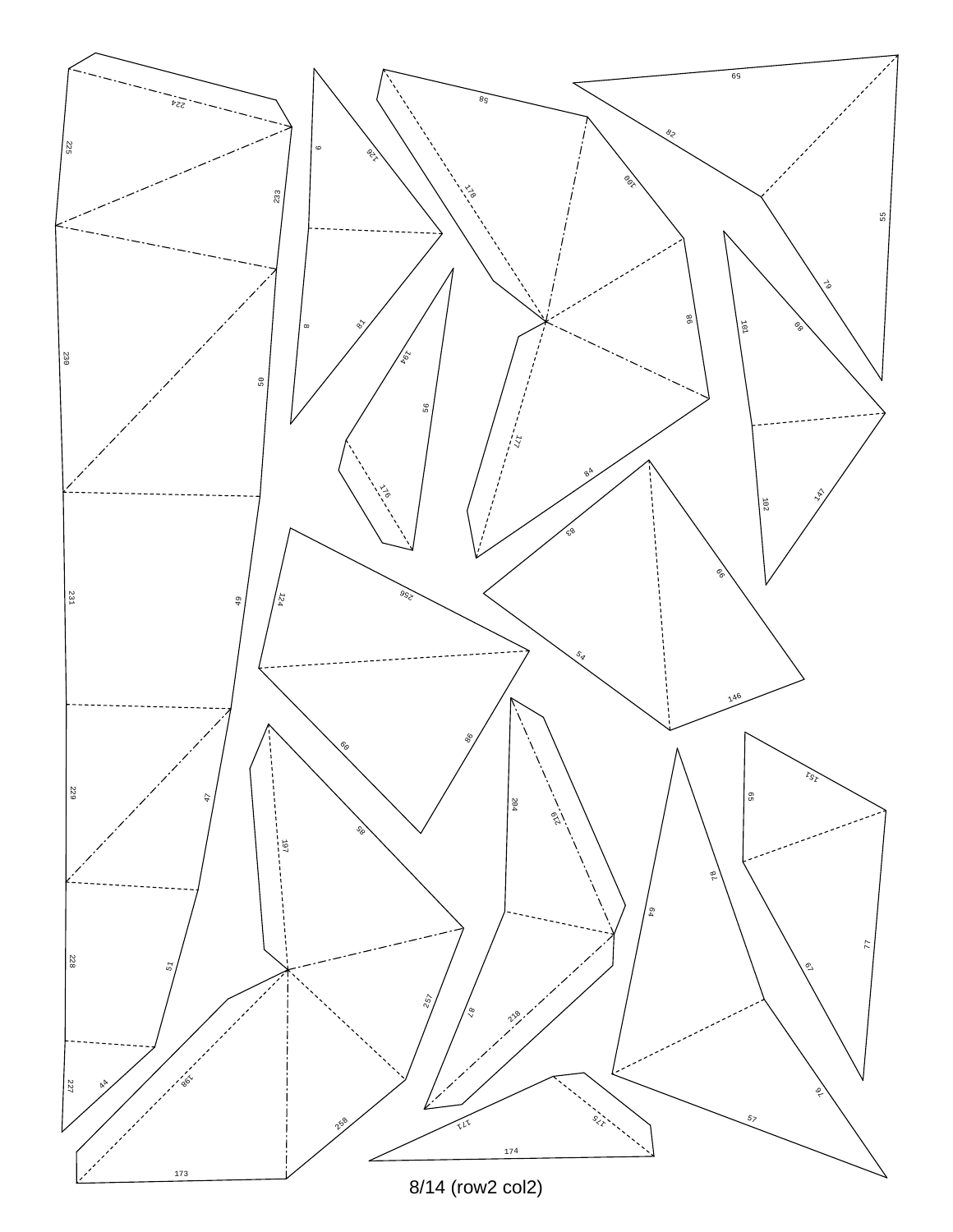![](_page_8_Figure_0.jpeg)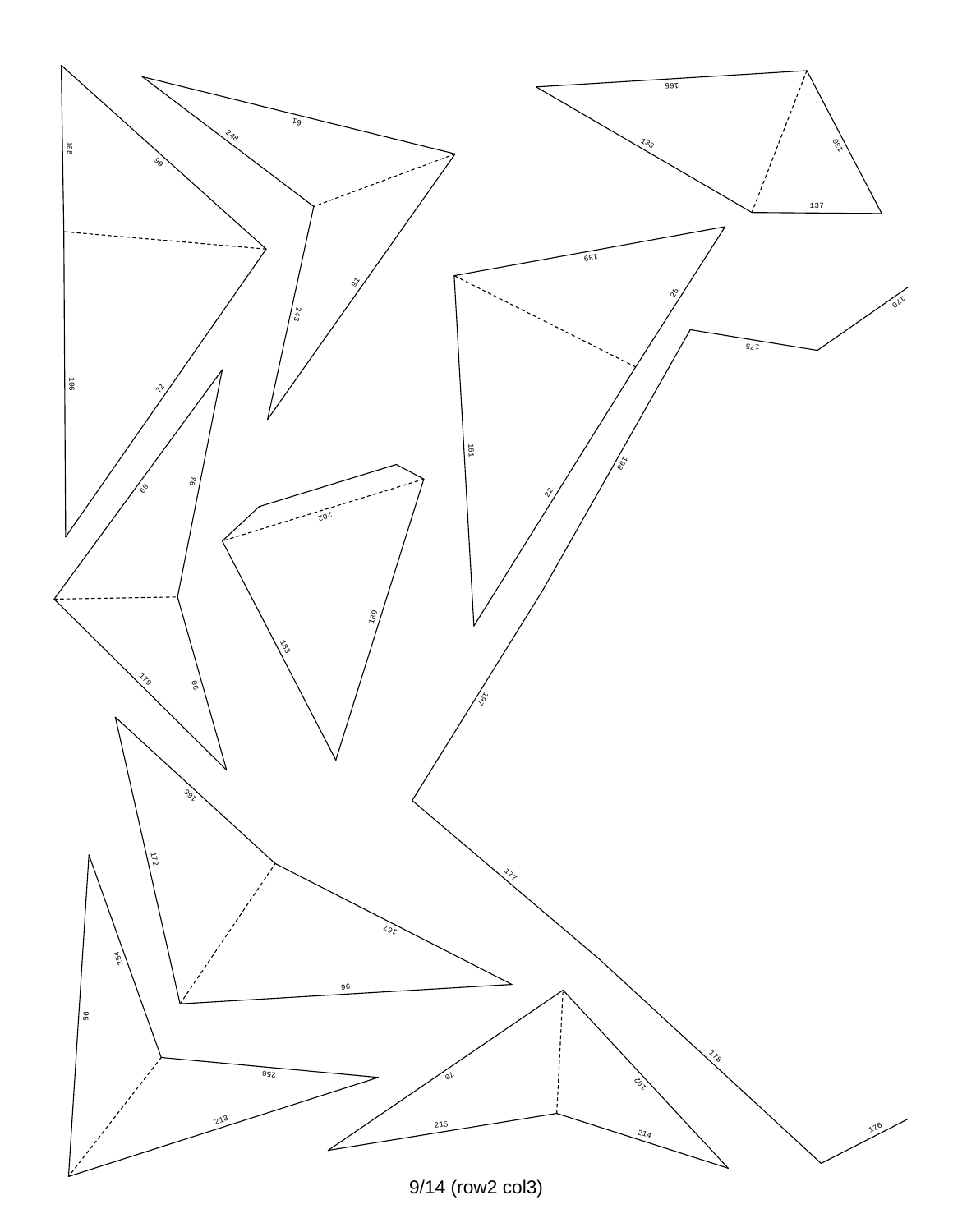![](_page_9_Figure_0.jpeg)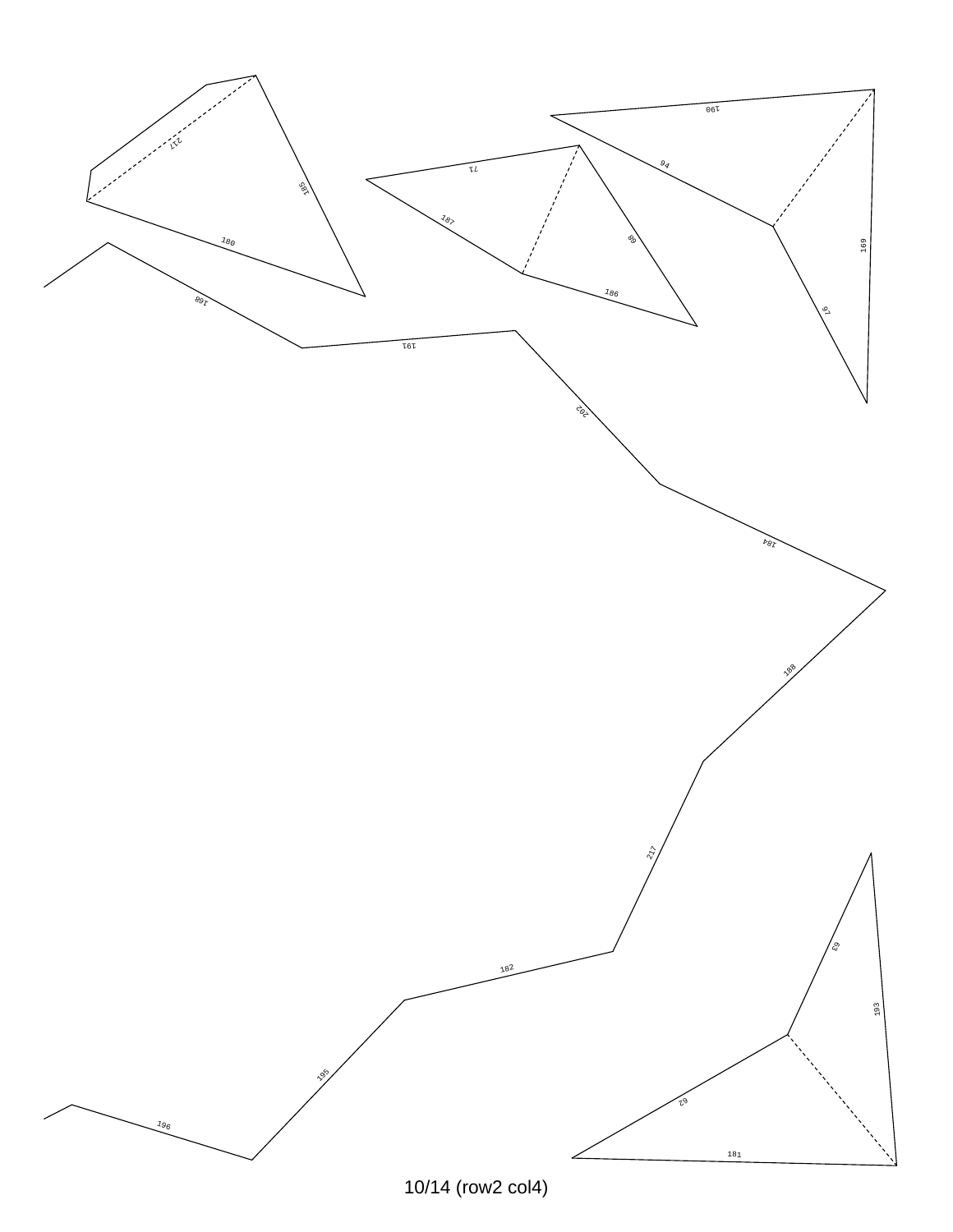![](_page_10_Figure_1.jpeg)

11/14 (row3 col1)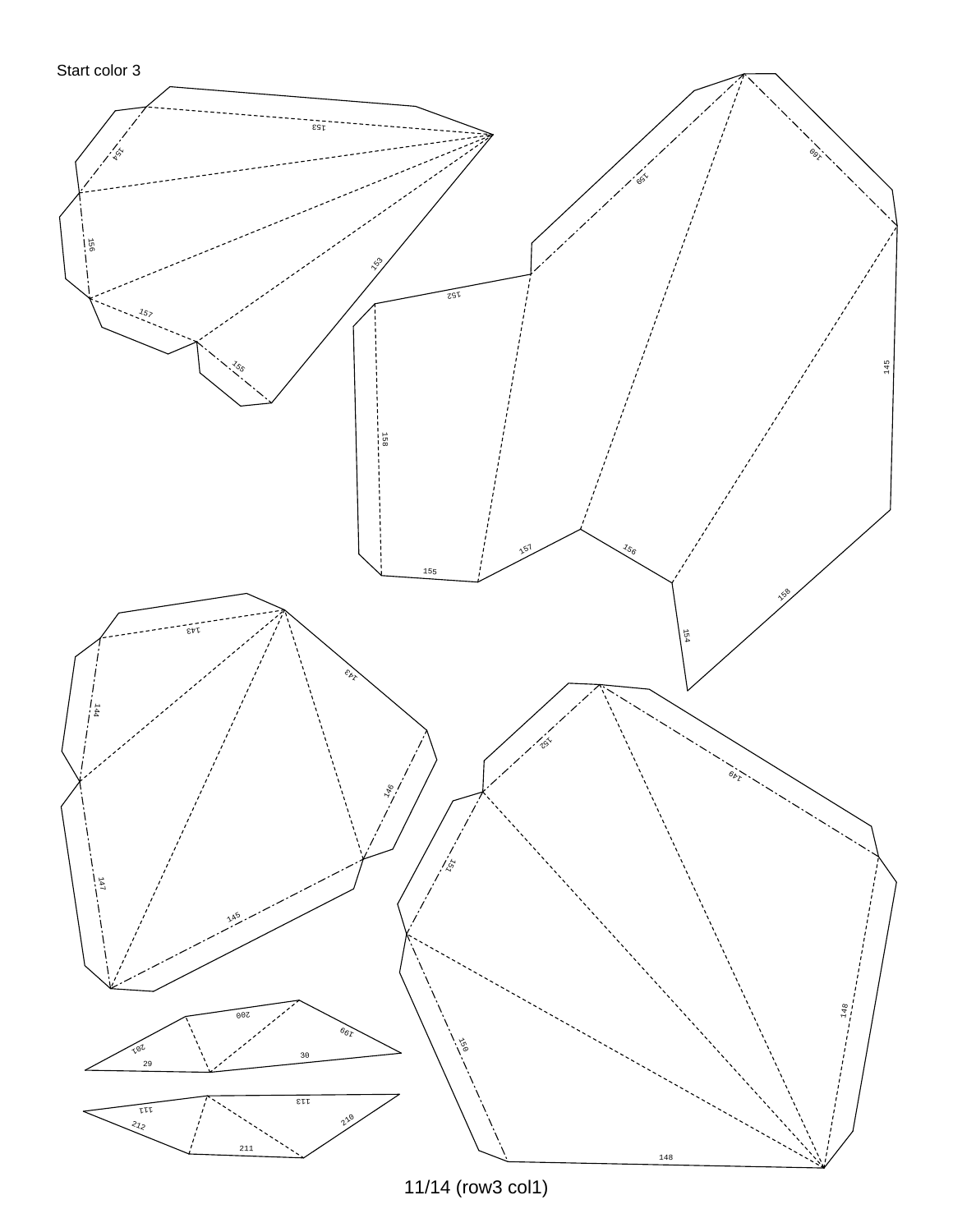![](_page_11_Figure_0.jpeg)

12/14 (row3 col2)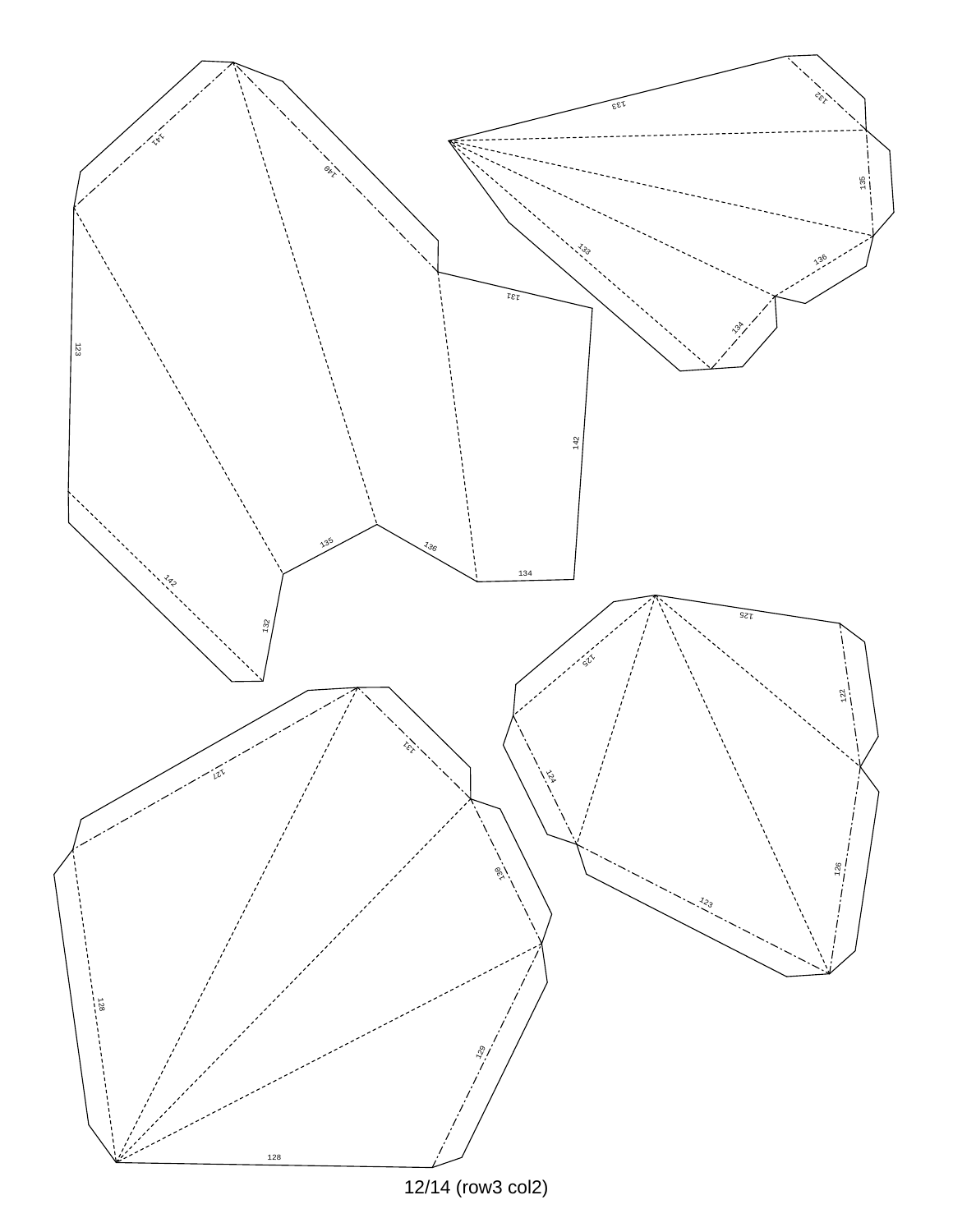![](_page_12_Picture_0.jpeg)